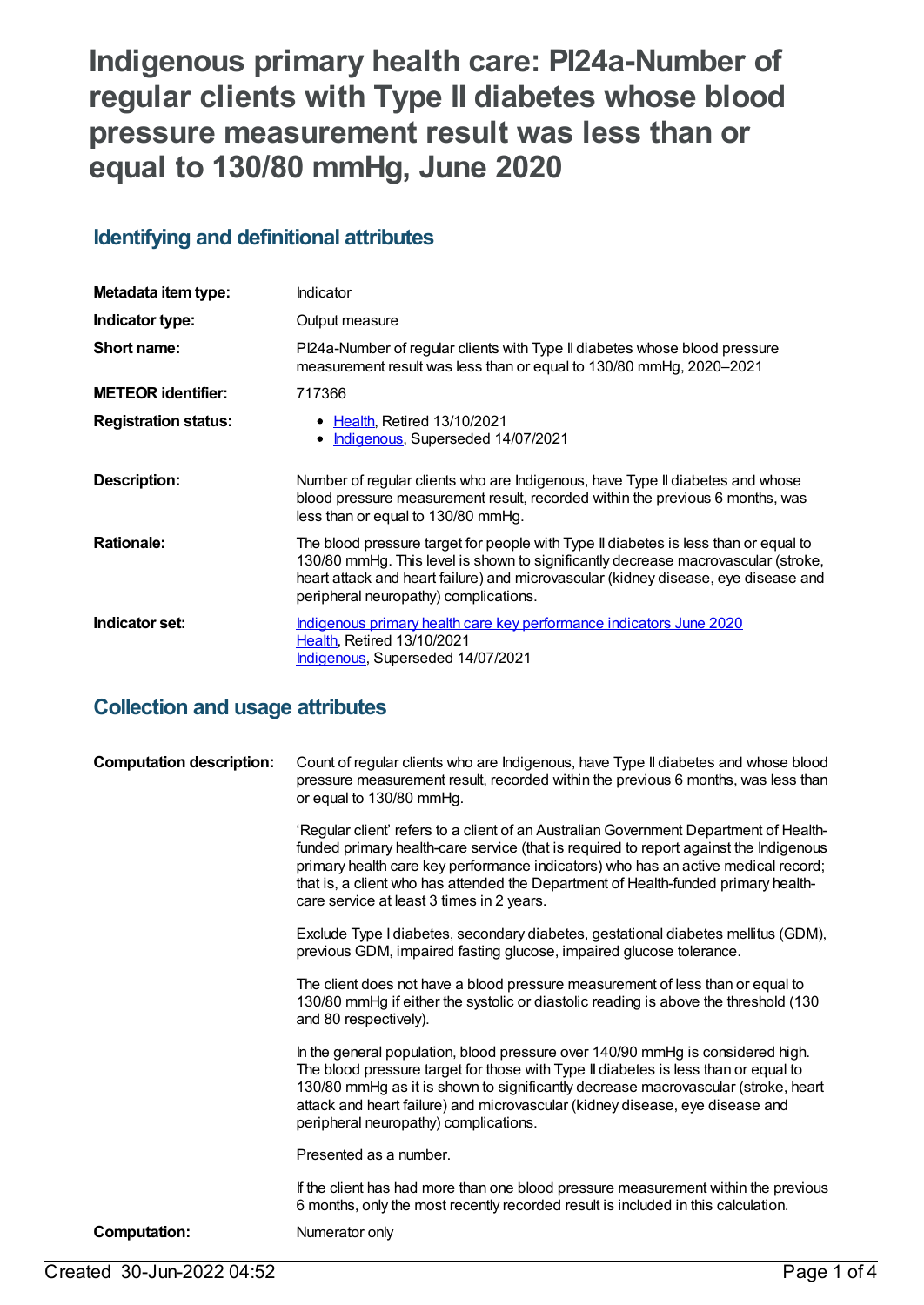| <b>Numerator:</b>               | Number of regular clients who are Indigenous, have Type II diabetes and whose<br>blood pressure measurement result, recorded within the previous 6 months, was<br>less than or equal to 130/80 mmHg. |
|---------------------------------|------------------------------------------------------------------------------------------------------------------------------------------------------------------------------------------------------|
| <b>Numerator data elements:</b> | Data Element / Data Set-                                                                                                                                                                             |
|                                 | Person-diabetes mellitus status, code NN                                                                                                                                                             |
|                                 | Data Source                                                                                                                                                                                          |
|                                 | Indigenous primary health care data collection                                                                                                                                                       |
|                                 | NMDS / DSS                                                                                                                                                                                           |
|                                 | Indigenous primary health care NBEDS 2020-21                                                                                                                                                         |
|                                 | Guide for use                                                                                                                                                                                        |
|                                 | Type II diabetes only.                                                                                                                                                                               |
|                                 | Data Element / Data Set-                                                                                                                                                                             |
|                                 | Person-blood pressure measurement result less than or equal to 130/80<br>mmHg indicator, yes/no code N                                                                                               |
|                                 | <b>Data Source</b>                                                                                                                                                                                   |
|                                 | Indigenous primary health care data collection                                                                                                                                                       |
|                                 | NMDS / DSS                                                                                                                                                                                           |
|                                 | Indigenous primary health care NBEDS 2020-21                                                                                                                                                         |
|                                 | Guide for use                                                                                                                                                                                        |
|                                 | Response to this is conditional on responding 'yes' to having had a blood<br>pressure measurement result recorded within the previous 6 months.                                                      |
|                                 | Data Element / Data Set                                                                                                                                                                              |
|                                 | Person-Indigenous status, code N                                                                                                                                                                     |
|                                 | Data Source                                                                                                                                                                                          |
|                                 | Indigenous primary health care data collection                                                                                                                                                       |
|                                 | NMDS / DSS                                                                                                                                                                                           |
|                                 | Indigenous primary health care NBEDS 2020-21                                                                                                                                                         |
|                                 | Data Element / Data Set-                                                                                                                                                                             |
|                                 | Person-regular client indicator, yes/no code N                                                                                                                                                       |
|                                 | Data Source                                                                                                                                                                                          |
|                                 | Indigenous primary health care data collection                                                                                                                                                       |
|                                 | NMDS / DSS                                                                                                                                                                                           |
|                                 | Indigenous primary health care NBEDS 2020-21                                                                                                                                                         |
|                                 |                                                                                                                                                                                                      |
|                                 |                                                                                                                                                                                                      |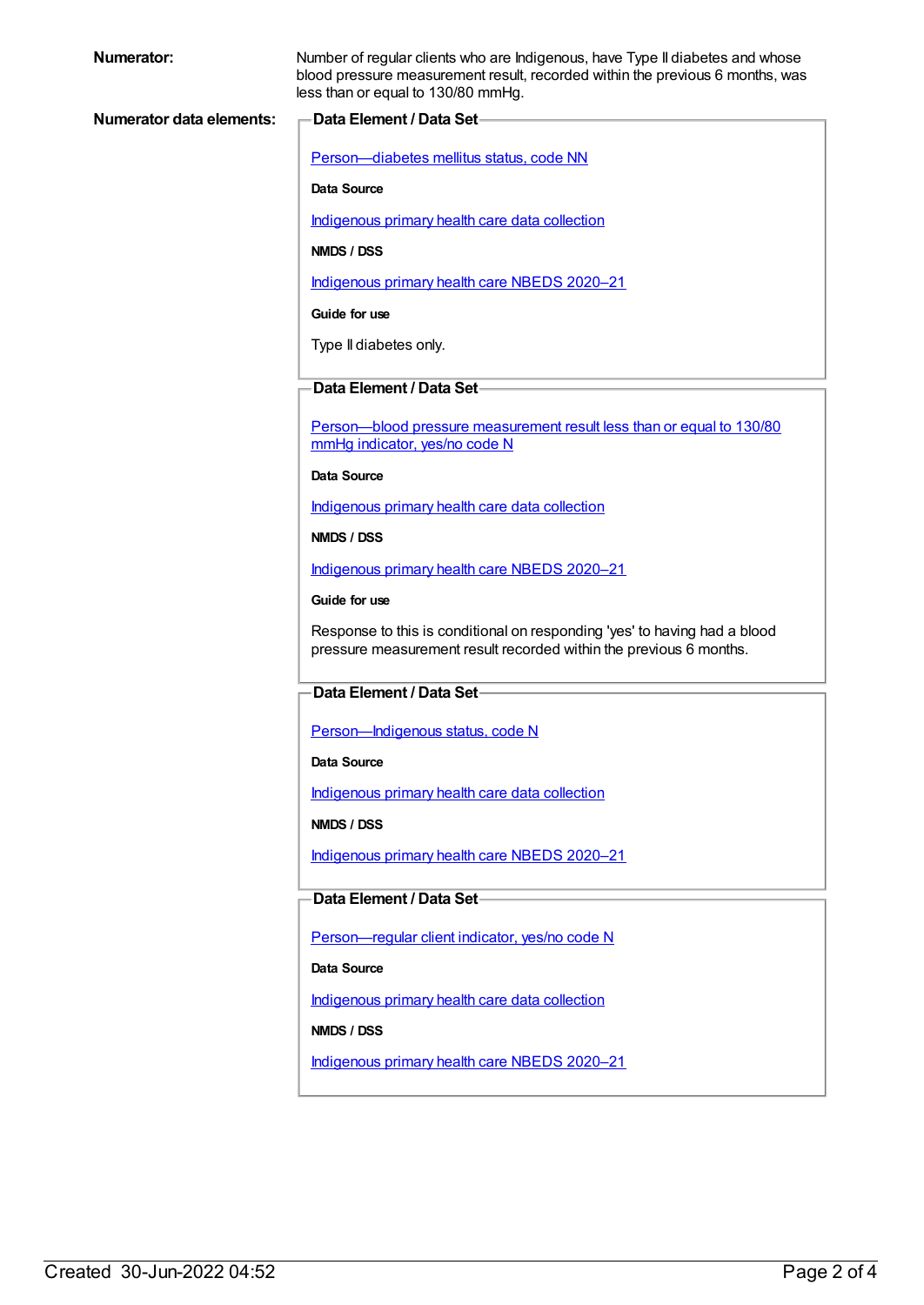| Disaggregation:                         | 1. Sex:<br>a) Male<br>b) Female                                                                                                                                                                                                                                            |  |
|-----------------------------------------|----------------------------------------------------------------------------------------------------------------------------------------------------------------------------------------------------------------------------------------------------------------------------|--|
|                                         | 2. Age group:<br>$a) 0-4$ years<br>b) $5-14$ years<br>c) 15-24 years<br>d) 25-34 years<br>e) 35-44 years<br>f) 45-54 years<br>g) 55-64 years<br>h) 65 years and over                                                                                                       |  |
| <b>Disaggregation data</b><br>elements: | Data Element / Data Set-                                                                                                                                                                                                                                                   |  |
|                                         | Person-age, total years N[NN]                                                                                                                                                                                                                                              |  |
|                                         | <b>Data Source</b>                                                                                                                                                                                                                                                         |  |
|                                         | Indigenous primary health care data collection                                                                                                                                                                                                                             |  |
|                                         | NMDS / DSS                                                                                                                                                                                                                                                                 |  |
|                                         | Indigenous primary health care NBEDS 2020-21                                                                                                                                                                                                                               |  |
|                                         | Data Element / Data Set-                                                                                                                                                                                                                                                   |  |
|                                         | Person-sex, code X                                                                                                                                                                                                                                                         |  |
|                                         | Data Source                                                                                                                                                                                                                                                                |  |
|                                         | Indigenous primary health care data collection                                                                                                                                                                                                                             |  |
|                                         | NMDS / DSS                                                                                                                                                                                                                                                                 |  |
|                                         | Indigenous primary health care NBEDS 2020-21                                                                                                                                                                                                                               |  |
| Comments:                               | This indicator covers a 24 month reporting period from 1 January 2020 to 31<br>December 2021:                                                                                                                                                                              |  |
|                                         | • Indigenous primary health care NBEDS 2019-20 covers the period<br>01/01/2020 to 30/06/2020<br>• Indigenous primary health care NBEDS 2020-21 covers the period<br>01/07/2020 to 30/06/2021<br>• Indigenous primary health care NBEDS 2021-22 (to be released) will cover |  |
|                                         | the period 01/07/2021 to 31/12/2021.                                                                                                                                                                                                                                       |  |
| <b>Representational attributes</b>      |                                                                                                                                                                                                                                                                            |  |
| <b>Representation class:</b>            | Count                                                                                                                                                                                                                                                                      |  |
| Data type:                              | Real                                                                                                                                                                                                                                                                       |  |
| Unit of measure:                        | Person                                                                                                                                                                                                                                                                     |  |
| Format:                                 | N[N(6)]                                                                                                                                                                                                                                                                    |  |

## **Indicator conceptual framework**

**Framework and dimensions:**

[Effective/Appropriate/Efficient](https://meteor.aihw.gov.au/content/410681)

#### **Data source attributes**